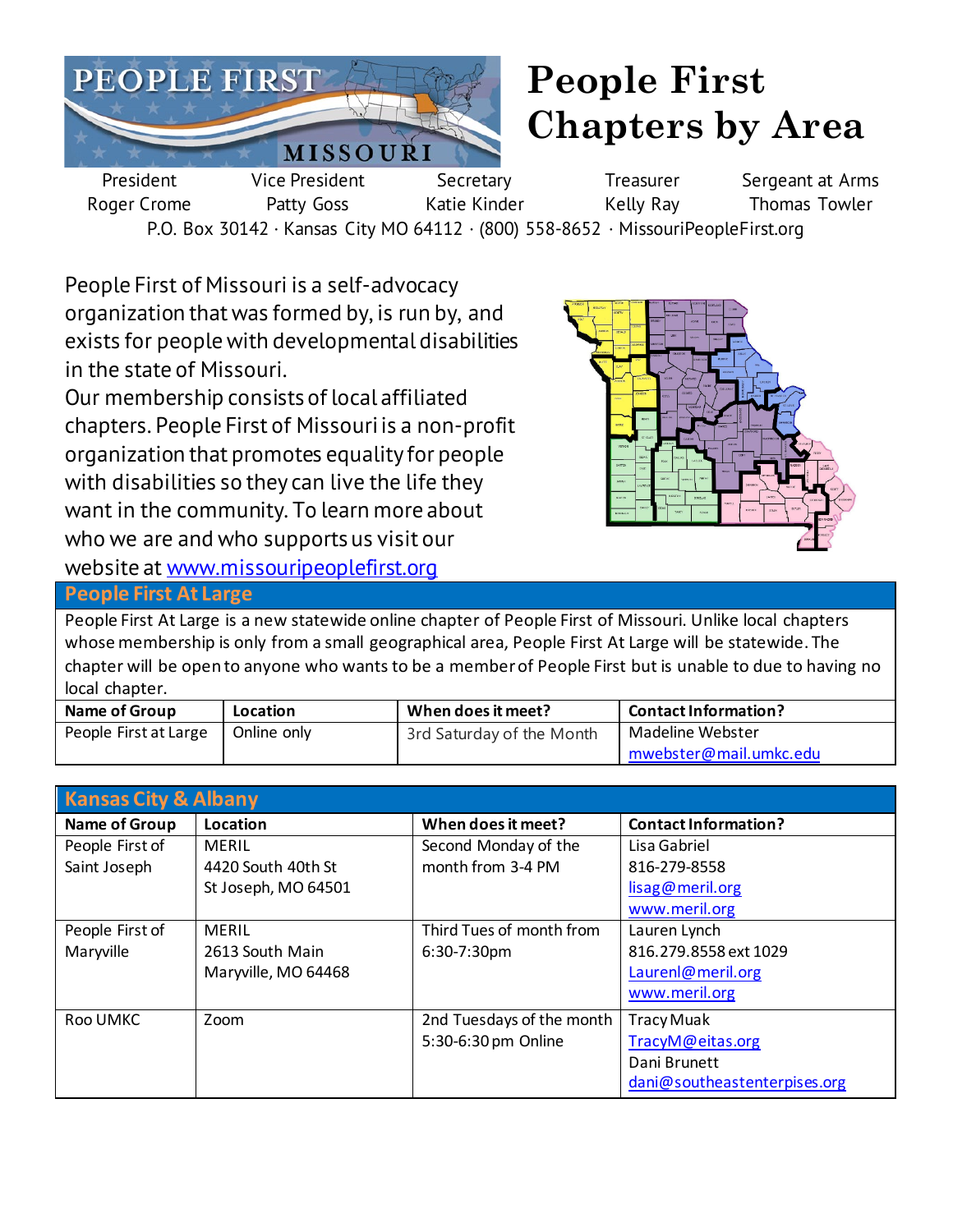| <b>Central Missouri, Kirksville &amp; Rolla</b> |                            |                     |                                             |
|-------------------------------------------------|----------------------------|---------------------|---------------------------------------------|
| <b>Name of Group</b>                            | Location                   | When does it meet?  | <b>Contact Information &amp; Website</b>    |
| People First of                                 | <b>Boone County Family</b> | Third Wednesday of  | Mark Satterwhite                            |
| <b>Boone County</b>                             | <b>Resource Center</b>     | each month from 4-  | 573-874-1995 ex 306                         |
|                                                 | 2700 W. Ash St.,           | 7 pm                | msatterwhite@bcfr.org                       |
|                                                 | Columbia, MO 65203         |                     | https://peoplefirstbc.wixsite.com/my-site-1 |
| People First of                                 | Wood and Houston           | Third Friday of the | Kelly Ray                                   |
| Marshall                                        | Bank                       | month from 3-5 PM   | Kelly@earthlink.net                         |
|                                                 | 27 East North Street       |                     |                                             |
|                                                 | Marshall, MO 65340         |                     |                                             |
| People First of                                 | <b>YMCA</b>                | Second Monday of    | Robin Stockdall                             |
| Randolph County                                 | 1000 Kwix Rd,              | the month from 3:30 | robinandsam1982@yahoo.com                   |
|                                                 | Moberly, MO 65270          | $-4:30$ PM          | Chapter's email                             |
|                                                 |                            |                     | randolphcountypeoplefirst@gmail.com         |
|                                                 |                            |                     |                                             |
| People First of                                 | PO Box 412 600 W           | Last Wednesday of   | Joy Brumbaugh                               |
| Howard County                                   | Morrison St. Fayette,      | the month. Masks    | 660-414-6537                                |
| AKA "HOCOP1"                                    | MO 65248                   | must be worn        | jbrumbaugh@hcsab.org                        |
| People First of                                 | LOQW Office 204 Crest      | 3rd Friday of the   | Monica Gladbach                             |
| Macon/Shelby                                    | Drive, Macon MO 63552      | month               | mgladbach@loqw.com                          |
| County                                          |                            |                     |                                             |
| People First of                                 | Ron Kruse Building         | 3rd Monday of the   | Susan Dozier 636-583-5801 ext: 1407         |
| Franklin County                                 | 1312 N. Church Street      | Month 6:00-7:00     | sdozier@dsfranklin.org                      |
|                                                 | Union, MO 63084            |                     | Sherry Schneider 636-583-5801 ext: 1401     |
|                                                 |                            |                     | sschneider@dsfranklin.org                   |

| <b>St Louis &amp; Hannibal</b> |                          |                                |                              |
|--------------------------------|--------------------------|--------------------------------|------------------------------|
| Name of Group                  | Location                 | When does it meet?             | <b>Contact Information</b>   |
| People First of                | VFW Post 4240            | First Friday of the month from | Rhian Bledon                 |
| Monroe City                    | 301 South Loucust        | 10-11 AM                       | rbeldon@loqw.com             |
|                                | Monroe City, MO 63456    |                                |                              |
| People First of                |                          | first Wednesday of the month   | <b>Melony Grote</b>          |
| Pike Co                        |                          | from 2:00 to 3:00              | Email: mgrote@pikesb40.org   |
|                                |                          |                                | 573-324-3553 x. 134          |
| People First of                | Paraquad                 | Fourth Saturday of the month   | Briana Conley Carrie Scherr  |
| Saint Louis                    | 5240 Oakland Avenue      | from 11 AM-1 PM                | bconley@paraquad.org         |
|                                | St Louis, MO 63110       |                                | csherr@paraquad.org          |
| People First of                | <b>F.A.C.T.</b>          | Third Wednesday of the month   | Kelsey Simmonds              |
| Saint Charles                  | 2240 Bluestone Drive     | from 6:00-8:30 PM              | PeopleFirst@factmo.org       |
|                                | St. Charles, MO 63303    |                                | 636-949-2425                 |
|                                |                          |                                | peoplefirst@factmo.org       |
|                                |                          |                                | www.facebook.com/PFSCC       |
| People First of                | Pioneer Bakery Café      | Fourth Friday of the month     | Madeline Webster             |
| Saint Louis                    | 210 Kirkwood Rd,         | from 1:00-2:30 PM              | Mwebster@mail.umkc.edu       |
| Region                         | Kirkwood, MO 63122       |                                |                              |
| People First of                | Douglass Community       | First Monday of the month      | Stephanie Cooper             |
| Hannibal                       | Services, 711 Grand Ave, | From 12:00-1:00 PM             | Stephanie@douglassonline.org |
|                                | Hannibal, MO 63401       |                                |                              |
|                                |                          |                                |                              |